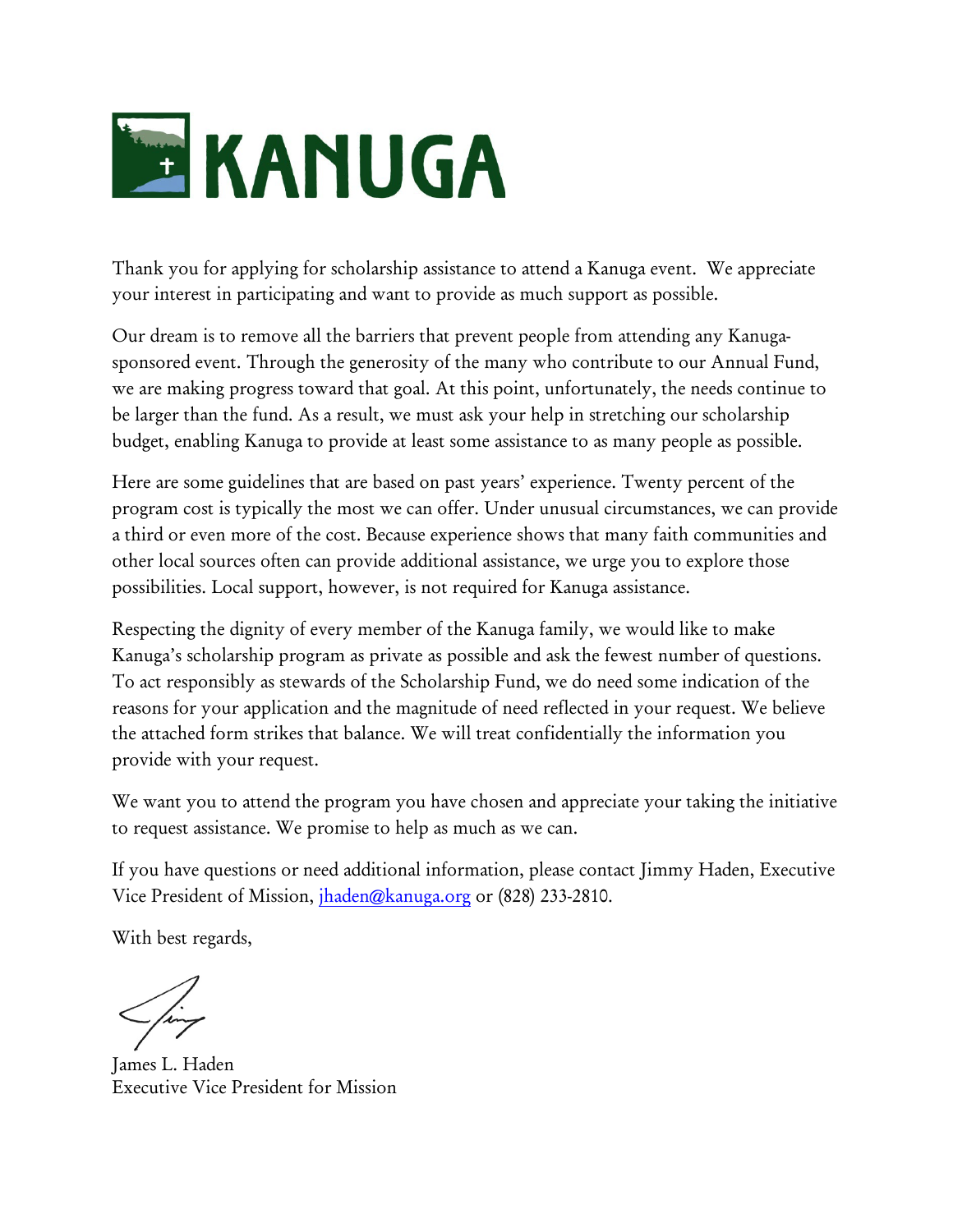

Scholarship Request

Please email your completed form to Jimmy Haden, Executive Vice President of Mission,

[jhaden@kanuga.org,](mailto:jhaden@kanuga.org)

| Name:       | Cell phone: ( |
|-------------|---------------|
| Address:    |               |
| E-mail:     |               |
| Event name: | Dates:        |

## Reason for Request:

Please use the space below to provide us with information that will help us in evaluating your request in relation to the other applications we receive.